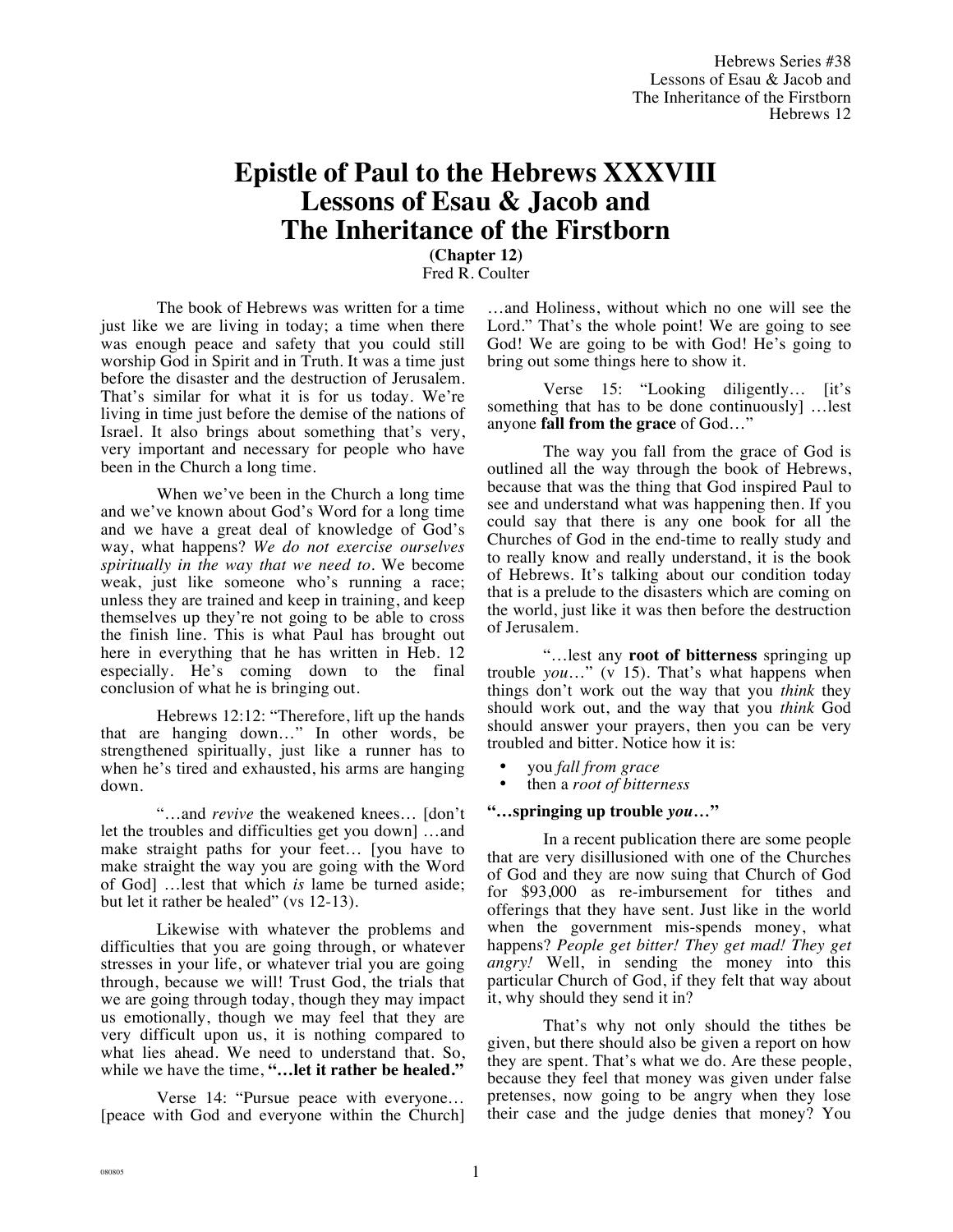can't prove how your money was spent at all. Are they then going to get bitter? I know a lot of people who got bitter over different things—what happened?

"…and through this many be defiled" (v 15). Then many people are affected. You can't have that. Then what happens? *Once it gets to that point and bitterness brings forth its fruit, then there is apostasy!* 

Verse 16: "Lest *there* be any fornicator or godless person, as Esau… [Esau is quite a lesson!] …who for one meal sold his birthright." There are many different things that are involved here that are instructive to us.

Verse 17: "Because you also know that afterwards, when he wished to inherit the blessing, he was rejected; *and* he found no room for repentance, although he sought it… [the blessing; not repentance] ...earnestly with tears.'

Let's go back to the book of Genesis and examine concerning Esau and Jacob. Let's see how that, in many cases, some of the choices that we make could change the outcome if we would make a different choice. Let's see what happened to Esau. Let's get a little background and history:

Genesis 25:19: "And these *were* the generations of Isaac, Abraham's son. Abraham begat Isaac. And Isaac was forty years old when he took Rebekah to wife, the daughter of Bethuel the Syrian of Padan Aram, the sister of Laban the Syrian" (vs 19-20)—not really of the Syrian race as we would call it today, but he lived in the area of Syria.

Verse 21: "And Isaac prayed to the LORD for his wife because she *was* barren. And the LORD heard him, and Rebekah his wife conceived. And the sons struggled together within her. And she said, 'If *it is* well, why *am* I this way?'…. [Why is this such a difficult pregnancy?] …And she went to inquire of the LORD. And the LORD said to her, 'Two nations *are* in your womb, and two kinds of people shall be separated from your belly. And the one people shall be stronger than the other people, the older shall serve the younger" (vs 21-23).

This was by *God's decree!* So, there are certain things, by God's decree and by God's creation, that He alone is going to determine. He said that there are 'two nations and He said the elder shall serve the younger.' God already predetermined what was going to happen.

Verse 24: "And when her days to be delivered were fulfilled, behold, twins *were* in her womb!.... [they didn't have electronic scanning] back then] …And the first came out red, like a hairy garment all over. And they called his name Esau" (vs 24-25).

This also tells us that God, at any time, can raise up a race of people that may in fact look different from mother and father. Maybe that will help us answer the question: How did the races come about? *God caused them!*

Verse 26: "And after that his brother came out, and his hand took hold on Esau's heel. And his name was called Jacob. And Isaac *was* sixty years old when she bore them. And the boys grew. And Esau was a skilled hunter, a man of the field. And Jacob was a quiet man, living in tents…. [more like a merchant] …And Isaac loved Esau because he ate of *his* venison. But Rebekah loved Jacob" (vs 26- 28).

Here you have father and mother problems. You've got the difficulty of showing partiality one to the other. Then you also have the competition between the boys and the approval of mother or the approval of father. All of this is mixed in there. Nevertheless, through it all, God is going to bring out what *He* desires.

Verse 29: "And Jacob boiled soup. And Esau came from the field, and he was faint. And Esau said to Jacob, 'I beg you, let me eat of the red, this red *soup*, for I am faint.' Therefore, his name was called Edom…. [because of red pottage] …And Jacob said, 'Sell me your birthright today'" (vs 29- 31).

Jacob did not have to do that, because mother and father should have told them that God had decreed that the older would serve the younger. If they would have understood that things could have been different, but you have carnality involved. So, Jacob says, **"…Sell me your birthright today."**

Verse 32: "And Esau said, 'Behold, I *am* at the point of dying…'" This was not just coming in out of the field and he was hungry. He may have been out there hunting for days and days and come back and at the point of death.

"'…and what *profit shall* this birthright be to me?'" (v 32). Esau didn't have any faith to say, 'No, I'm not going to sell it, and if you don't give me some pottage to eat, then God will provide some food for me some other way.' He didn't exercise any faith at all.

Verse 33: "And Jacob said, 'Swear to me this day.' And he swore to him, and he sold his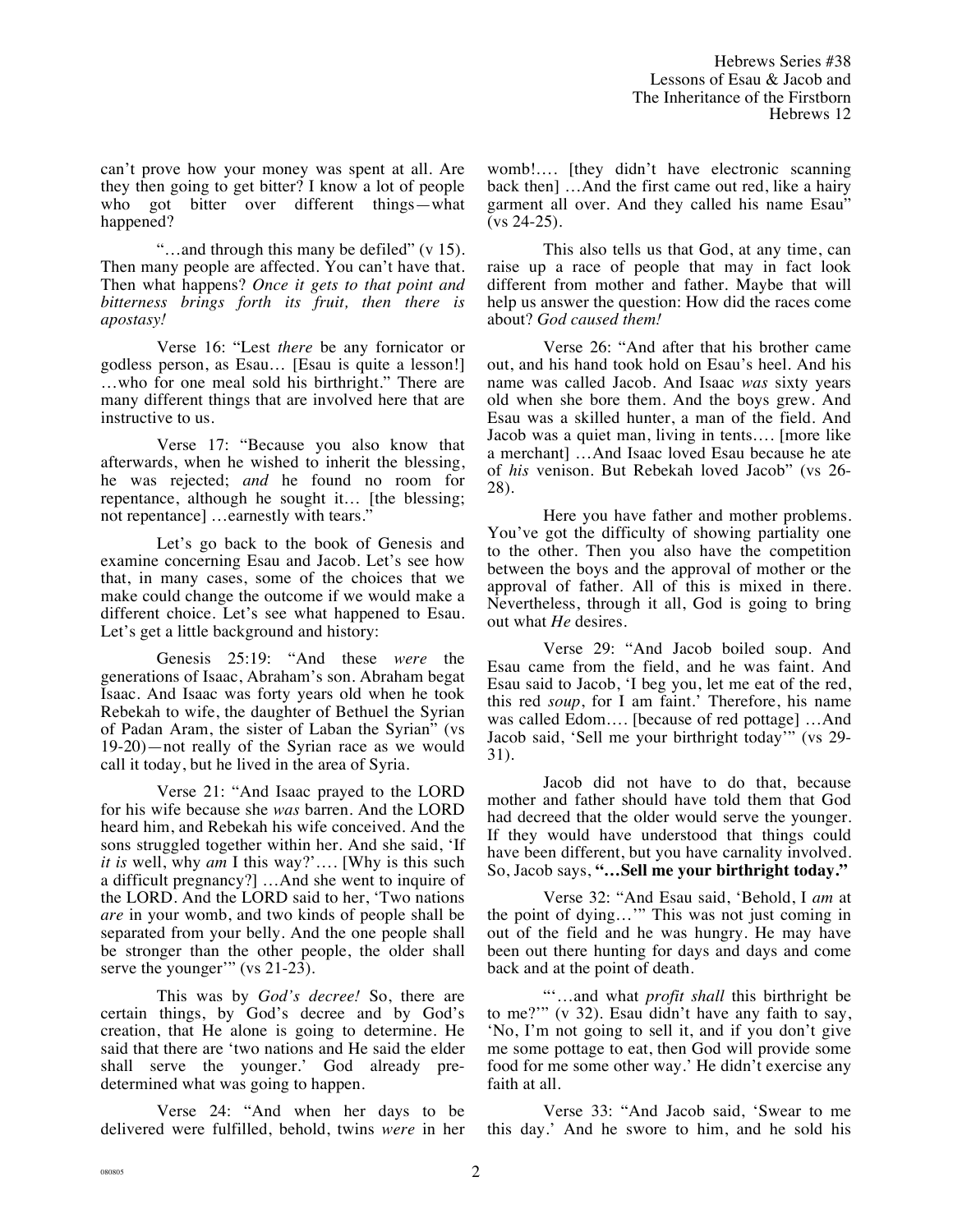birthright to Jacob. Then Jacob gave Esau bread and soup of lentils. And he ate and drank, and rose up and went his way. Thus did Esau despise *his* birthright" (vs 33-34).

This is a New Testament lesson for us. What is your birthright at the resurrection? *To be born again into the Kingdom of God!* Esau had an inheritance. The birthright goes to the firstborn, provided that the firstborn does not violate that birthright. Remember the case of Reuben. Reuben was the firstborn of Leah, and Joseph was the firstborn of Rachel. Why did Reuben lose his birthright? *He went up on his father's bed and committed adultery with one of the handmaids!* He violated the inheritance of the firstborn. The next firstborn was Joseph, the firstborn of the second wife. The birthright went to Joseph.

Likewise, we have a similar thing here. Esau despised his birthright. If Esau would not have sold his birthright, and if Esau would have said, 'No, I'm not going to do that, do you not think that both of them would have received what God intended them to receive? *Of course!* Jacob could have said, 'You're my brother, sure I'll feed you.' He would have known that the blessing was coming to him. Why would he have to go out and exercise his will? This is a good example that *you don't help the prophecies of God with your own schemes!* 

One man believing that the place of safety was in Petra tried to negotiate to buy Petra from the king of Jordan, to help the prophecies of God along. Well, it didn't work out; same way here. Now what do we have?

Genesis 26:1: "And there was a famine in the land (besides the *former* famine that had been in the days of Abraham). And Isaac went to Abimelech, king of the Philistines, to Gerar. And the LORD appeared to him and said, 'Do not go down into Egypt. Live in the land, which I shall tell you of. Stay in this land, and I will be with you and bless you, for to you and to your seed, I will give all these lands; and I will establish the oath, which I swore to Abraham your father. And I will multiply your seed as the stars of the heavens and will give to your seed all these lands. And in your seed shall all the nations of the earth be blessed, **because Abraham obeyed My voice and kept My charge, My commandments, My statutes, and My laws**'" (vs 1-5).

That is a prophecy expanding clear out to the whole fulfillment of the plan of God. All the way! That's projected all the way forward to Rev. 21-22. Yet, he didn't know it! Then he dwelt there and so forth. He got into lying, like his father.

Gen. 27—here we find some more chicanery going on. Here we find that Rebecca wanted to help Jacob get the blessing. The blessing was going to go to Jacob anyway. But, what happened to Esau because he sold his birthright? Esau probably would not have had such a horrible thing happen to him had he said, 'It is God's will, it belongs to you, I acquiesce. I'm not going to fight God.' Just think how the history of the world could have been changed.

Then you know what happened. Rebecca said, 'Look, Esau is gone, I will help you get the blessing. It apparently was time for the blessing to come. Since Isaac loved Esau so much, 'what we're going to do is we're going to get you some goat's skin and make you hairy on the back of your neck, and I will fix up the venison from the goat to taste just like the stew that Esau cooks for Isaac and you go in, since he is almost blind, and you go ahead and present yourself as Esau.' So he did! Jacob said, 'Well, you feel like Esau—as he felt the back of his neck—but you sound like Jacob. Are you my son Esau?' *Yes! I am!* Jacob had to pay for that when he went to get his wife—remember? Laban lied to him. God's justice is all the way through here on this.

What happened when Esau did not get the blessing? You can't give the blessing twice—it's only once! Inheritance is only transferred once! That's the whole point. You cannot despise the Word of God. You cannot try and work things out your way and expect to get the blessing. God foreordained that it would go to Isaac. That's just the way that it was. Isaac doing what he did, did not change from what God had planned. Esau doing what he did, did not change what God had planned. BUT, in the receiving of the blessing from God, it didn't come the way that Jacob expected. *No!* God had to correct him for his sins first, *which He did!* Now then, we have Esau and if he would have said, 'I know that it goes to my brother, then he would not have received this blessing which is nigh unto a curse!

Genesis 27:34: "And when Esau heard the words of his father, he cried with a great and exceedingly bitter cry, and said to his father, 'Bless me, even me also, O my father!' And he said, 'Your brother came with deceit, and has taken away your blessing.' And *Esau* said, 'Is he not rightly called Jacob? For he has supplanted me these two times he took away my birthright, and behold, now he has taken away my blessing.' And he said, 'Have you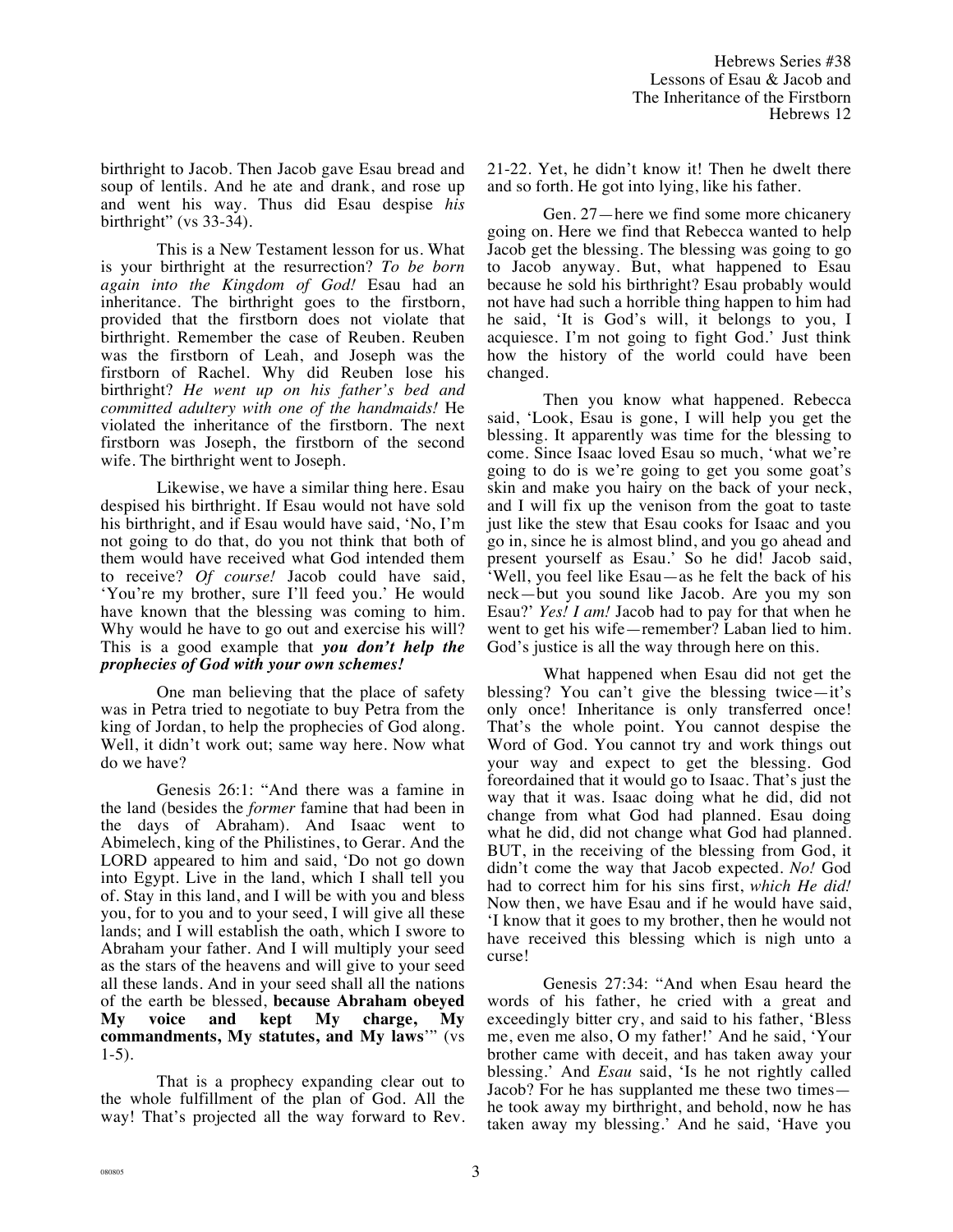not reserved a blessing for me?'" (vs 34-36).

Right at that point there could have been a change. He wanted the blessing; instead of repenting for giving it away for such a cheap price. The reason it was for a 'bowl of pottage' is to show the absolute insanity of giving up eternal life for a slight physical satisfaction. That's quite a lesson.

Then the blessing came, v 37: "And Isaac answered and said to Esau, 'Behold, I have made him your lord, and all his brethren I have given him for servants. And with grain and wine I have sustained him. And what shall I do now to you, my son?' And Esau said to his father, 'Have you but one blessing, my father? Bless me, even me also, my father.' And Esau lifted up his voice and wept. And Isaac his father answered and said to him, 'Behold, your dwelling shall be far from the fatness of the earth and far from the dew of heaven from above. And you shall live by your sword and shall serve your brother. But it shall come to pass that when you shall have the dominion, you shall break his yoke from off your neck'" (vs 37-40).

So, Esau is going to have a great hand in bringing down Israel. It's no marvel the problem we are involved in, in the Middle East and so forth. That's all a part of this. Esau is going to break that yoke. That's what the hatred and the vengeance is all about. Still to this day, we have the blessing and they don't! God is going to use them to correct us. That's what's going to happen in the end.

Verse 41: "And Esau hated Jacob…" Isn't that what we have today? Isn't the hatred from the descendants of Esau and Ishmael—not so much Ishmael, but mostly Esau—hatred? Blind, unreasoned cruelty! God is going to use him to correct us because we have despised the blessing that God has given to us. There's quite a lesson here!

Here's the lesson for us, Heb. 12:16, and let's read into this a little bit more and I want you to put this in the context of the soon destruction of Jerusalem. I want you to put this in the context of, at the time the destruction of Jerusalem, that many of the Edomites—or Esauites—were circumcised practitioners of Judaism and known as Jews. I want you to look at the true inheritors of the spiritual promise, who were then beginning to get mixed up in a movement with the Esauites Jews to fight the Romans. That's what the whole thing is about here. This is also a very direct warning that don't go join Esau to try and work things out physically and leave God and give up on God and God's way for a physical cause.

Hebrews 12:16: "Lest *there* be any fornicator or godless person, as Esau…" You can read in the book of *Josephus* what happened. The Esauites turned them over to the Romans. When it came time to defend the city against the Romans when Titus came with his army at the last, all of the Esauites withdrew. Instead of defending the city, they withdrew. The Romans came and conquered. They betrayed the true Jews. Just like people do today, they still want the blessing of God without doing it God's way. They want to have eternal life but not trust in Christ. They want to receive the blessings of God but not the way that God says.

What happened? *He was rejected!* Found no room for repentance, because he'd already done it. It was over and done, v 17: "...although he sought it earnestly with tears."

This is instructive, because when Israel was out there in the wilderness, and when it was time for them to enter into the 'promised land' you know what happened. They sent in the spies and they came back and all of them said it's 'impossible for there are giants and their cities are walled up.' But Joshua and Caleb said, 'No! No! God will fight for us.' Here's what happens: God said, 'All right, you're not going in.'

Deuteronomy 1:26: "Yet, you would not go up…" God is saying, 'I'm going to give you the inheritance, go in.'

"…but rebelled against the commandment of the LORD your God. And you murmured in your tents and said, 'Because the LORD hates us…'" (vs 26-27).

How many people have said that keeping God's commandments is a hateful thing? How many then end up hating God? Here is a root of bitterness among them; look what happened.

"'…He has brought us forth out of the land of Egypt to deliver us into the hand of the Amorites to destroy us. Where *shall* we go? Our brethren have broken our hearts, saying, "We have seen there a people greater and taller than we *are*. The cities are great and walled up to heaven, also the sons of the giants *are there*."' Then I said to you, 'Do not dread them nor be afraid of them. The LORD your God Who goes before you shall fight for you, according to all that He did for you in Egypt before your eyes'" (vs 26-30).

Great lesson! Whatever problem you have, *let God fight it for you.* Don't stand by and do nothing, but you let God open the doors and close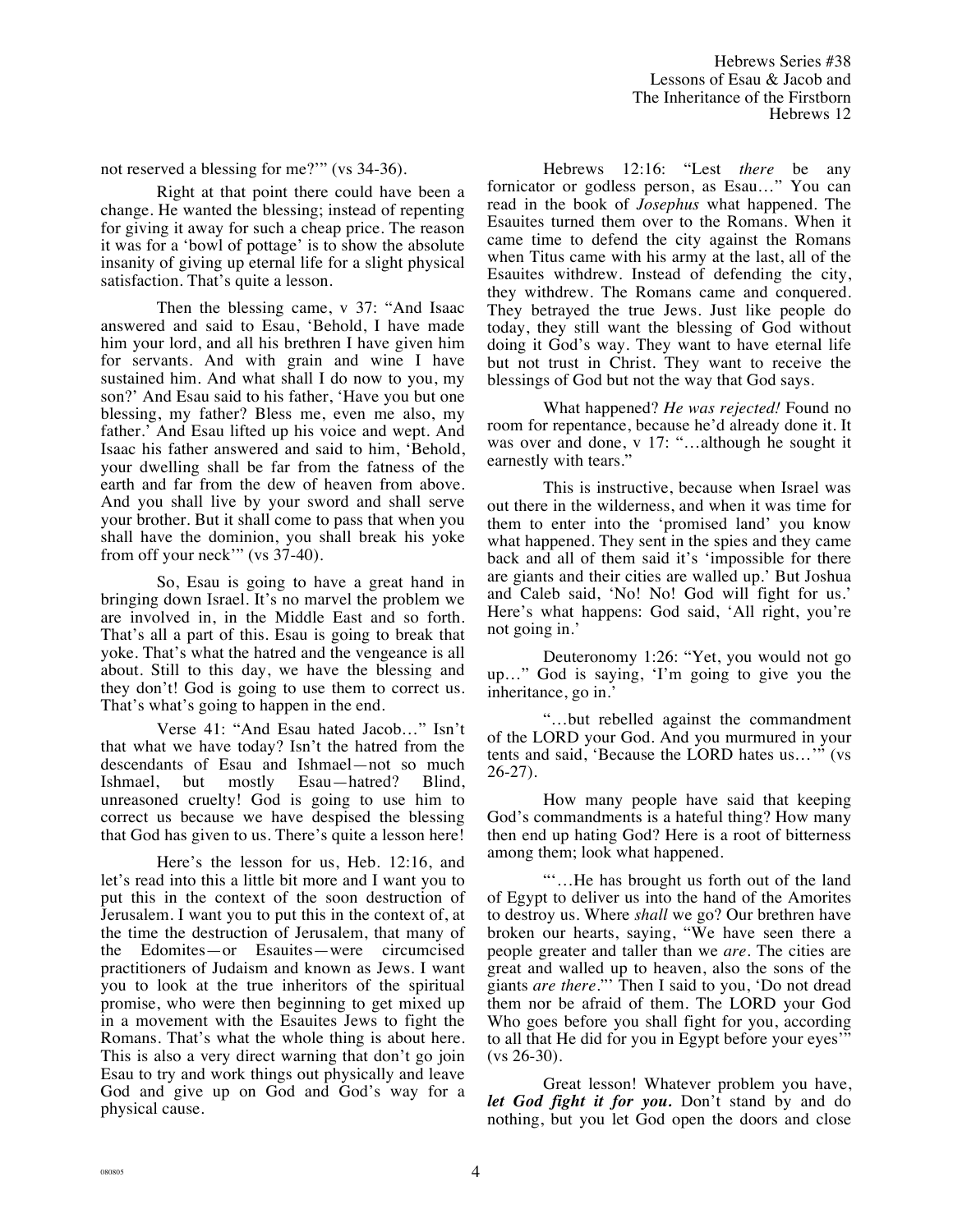the doors and fight for you.

Verse 31: "'And in the wilderness where you have seen how the LORD your God carried you, as a man carries his son, in all the way that you went until you came into this place.' Yet, in this thing you did not believe the LORD your God, Who went in the way before you to search you out a place to pitch your tents, in fire by night, to show you by what way you should go, and in a cloud by day. And the LORD heard the voice of your words, and was angry and swore, saying, 'Surely there shall not one of these men of this evil generation see that good land which I swore to give to your fathers'" (vs 31-35).

That was when all of those over 20-yearsold would die in the wilderness and they wandered for 40 years.

Verse 36: "Except Caleb the son of Jephunneh; he shall see it, and to him I will give the land that he has trodden upon, and to his sons because he has fully followed the LORD." Key lesson! To avoid all these things we're talking about, *wholly—completely,* follow the Lord.

Verse 37: "Also the LORD was angry with me for your sakes, saying, 'You also shall not go in there. Joshua the son of Nun, who stands before you, he shall go in there. Make him strong, for he shall cause Israel to inherit it. And your little ones, who you said would be a prey, and your children who in that day had no knowledge between good and evil, they shall go in there. And I will give it to them, and they shall possess it. But you turn and take your journey *back* into the wilderness in the direction of the Red Sea.' And you answered and said to me, 'We have sinned against the LORD; we will go up and fight…'" (vs 37-41).

The whole lesson here is this: *There comes a point when a change of mind is too late!* That's the whole point here. What did they do?

"'…according to all that the LORD our God commanded us.' And when each one of you had buckled on his weapons of war, you were ready to go up into the hill. But the LORD said to me, 'Say to them, "Do not go up, nor fight, for I *am* not among you, you will be beaten by your enemies"'" (vs 41- 42).

A good cause! 'We're going to go in and do it!'

Verse 43: "So, I spoke to you. And you would not hear…" That's happened with many people in the Church. How many people have you spoken to that have just given up on everything. What are they doing? *They're rejecting the inheritance! They're refusing to walk in the way of God!*

Verse 43: "…but rebelled against the commandment of the LORD, and went presumptuously up into the hill. And the Amorites who lived in that mountain came out against you and chased you, even as bees do, and destroyed you in Seir, to Hormah. And you returned and wept before the LORD. But the LORD would not hearken to your voice, nor give ear to you" (vs 43-45). That's the same thing that happened with Esau. You have two cases:

- 1. one giving up the birthright by selling it
- 2. the other refusing to do what God said to get it

Then trying to have a change of heart after God already made up His mind. The key is this: IF anyone out there still has the Spirit of God within them, now is the time to stir up that Spirit of God before it comes to the point that it is no longer there. That's what Paul is writing about and trying to stir them up to realize that their inheritance is greater and more fantastic than anything that you could even imagine. Now then, He begins to draw a comparison so that they would understand what He's talking about.

So, in both cases—even though they cried, moaned and groaned—Esau and the children of Israel, because they didn't do what God wanted them to do *when* He wanted them to do it, they didn't receive it. Let that be a great lesson for us. We can tie that in with many other things. Look at the parable of the ten virgins, the parable of the talents, the parable of the different things that Jesus taught about receiving the Kingdom of God.

Everything has been leading up to this to show how great what God is going to do for us compared to the things that we have seen in the Old Testament.

Hebrews 12:18: "For you have not come to *the* mount that could be touched and that burned with fire, nor to gloominess, and fearful darkness, and *the* whirlwind."

Paul is talking about when the children of Israel came before God to meet God at the base of Mt. Sinai and the giving of the Ten Commandments, and the powerful expression of God's Word then which was an awesome thing.

Verse 19: "And to *the* sound of *the* trumpet,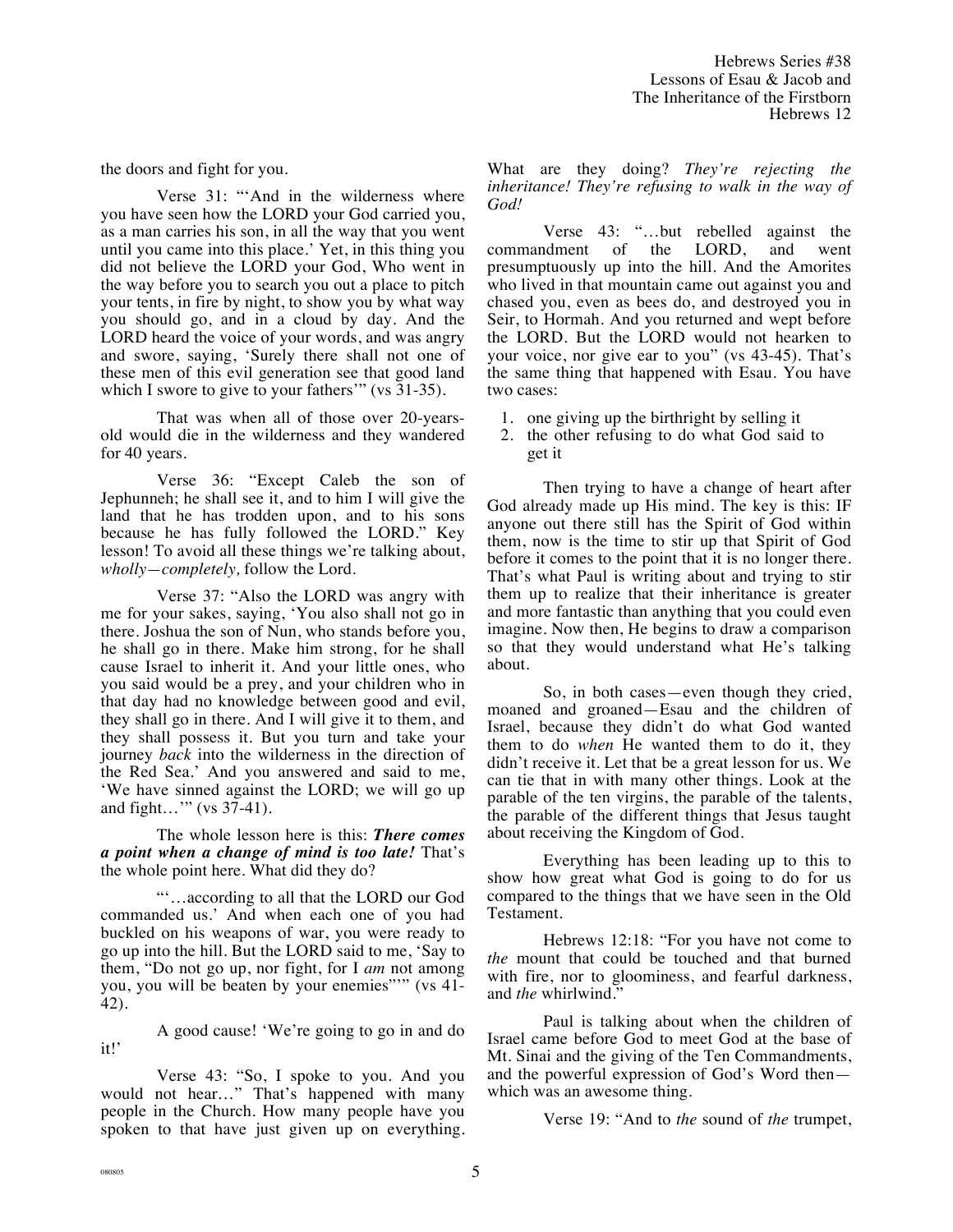and to *the* voice of *the* words, which those who heard, *begged* that *the* word not be spoken *directly* to them."

This is what people say: 'I wish God would talk to me.' When God talked to them, they didn't want to hear it. Just like today. 'Oh, if I knew the will of God!' *You do, but you reject it!* God was kind, He put it on paper; preserved His Word so you can read it. As a physical human being you don't want to come into the presence of God in His full glory, because it is a death event! God is righteous! That's why He spoke the Ten Commandments from the top of Mt. Sinai.

Verse 20: "(For they could not endure what was being commanded: 'And if even an animal touches the mountain, it shall be stoned, or shot through with an arrow'; and so terrifying was the sight *that* Moses said, 'I am greatly afraid and trembling')" (vs 20-21). Just like today: You can get people's attention with great power. But will that great power change the heart?

Let's get a little bit of what happened; let's see the reaction and a recap of it. That's why the book of Deuteronomy is such a good book to read; there are a lot of spiritual lessons in it. Let's understand that they heard God give the Ten Commandments. They didn't want to hear the voice of God any longer. It's the same thing that we have today in a little bit different perspective. Everyone wants God to help them and be on their side.

But do they want to be on God's side, under God's terms? *NO!* You see the same thing today when you approach so-called Christians and talk about the commandments of God, and talk about the Sabbath of God and the Holy Days of God. Those are part of the things that God wants us to hold onto. This is the comparison that is being drawn. God spoke the words to them, wrote it on two tables of stone—twice—one table that God made and wrote with His finger, that Moses destroyed because of the sins of the children of Israel. They couldn't even wait 40 days for Moses to come off the mount. Then another table of stone that Moses hewed and carried up and God wrote on. God spoke those words! They didn't want to hear the words, because it cut across their carnal nature and their lust and the things that they wanted to do. God spoke it; they didn't want to hear.

I think that this will be most instructive. You're going to learn a lot of lessons, especially if you have become sort of ho-hum in your spiritual life toward God. We're going to see what Paul is talking about here; what we need to keep our minds on to inspire us and to keep us zealous and diligent in going forward in the race of eternal life that God wants us to run. We'll see that. He's using the example of the Israelites hearing the Word of God.

Deuteronomy 5:28: "And the LORD heard the voice of your words when you spoke to me. And the LORD said to me, 'I have heard the voice of the words of this people, which they have spoken to you. They have well *said* all that they have spoken.'" In other words, they were sincere in what they said. They were also correct in what they said from two points of view:

- 1. they couldn't stand to hear the voice of God
- 2. they wanted to have another man between them and God—that was Moses

Here's the key, which is the key to the New Testament, the New Covenant:

Verse 29: "**Oh, that there were such a heart in them**…" That's why the New Covenant, with *repentance, baptism and circumcision of the heart!* People, unless they are converted and have their heart and mind changed are always going to be hostile against God. That's why when we're converted and changed and have the Spirit of God, that the worst and the most horrible thing we can do is reject the promises of God, reject the inheritance of God and reject the Holy Spirit of God! That's what Paul is talking about in Hebrews. That's why these examples from Deuteronomy.

Verse 29: "Oh that there were such a heart in them that they would fear Me and **keep all My commandments always,** so that it might be well with them and with their children forever!" Carnal nature is so deceitful, and Satan is out there to do it, too:

- God, we want Your blessings, *but we want to do it our way*
- God, we want Your blessings, *BUT*:
	- $\checkmark$  don't tell us to not have other gods  $\checkmark$  don't tell us we can't make images—
	- we love our little images  $\checkmark$  don't tell us how we are to preach
	- ! don't tell us to keep Your Ten Commandments
	- $\checkmark$  don't tell us to keep Your Sabbath and Your Holy Days
- be nice to us
- be good to us
- give us Your blessings

*BUT, we're not going to obey You!* That's the whole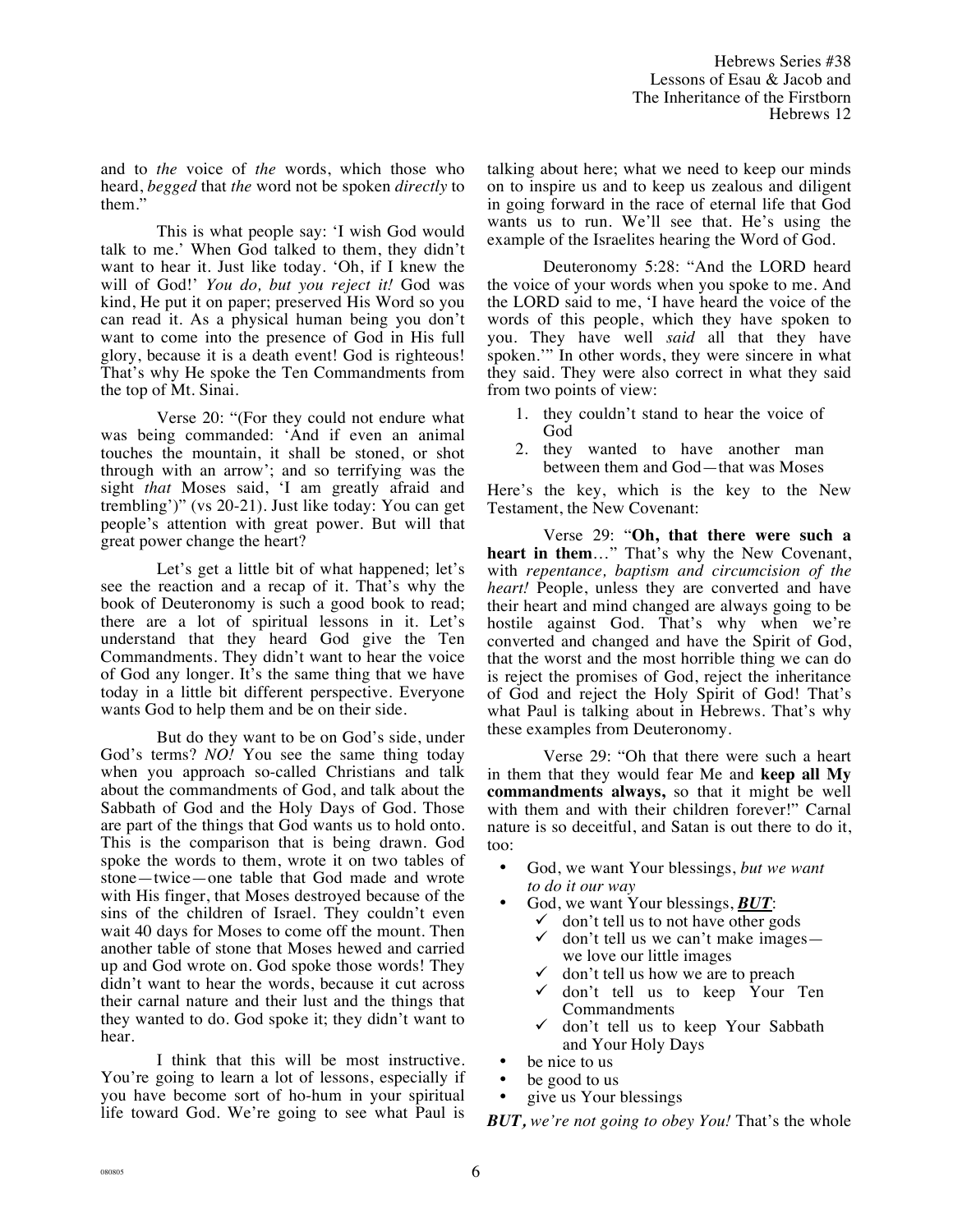lesson here; they didn't do it.

Deuteronomy 6:3—this is important; this is a spiritual lesson: "Hear therefore, O Israel, and be diligent to *observe* it, so that it may be well with you, and that you may greatly multiply, as the LORD God of our fathers has promised you, in the land that flows with milk and honey. Hear, O Israel. Our one God is *the* LORD, *the* LORD. And **you shall love the LORD your God with all your heart and with all your soul and with all your might**'"  $(vs 3-5)$ .

That's what God wants! The whole lesson of the whole Bible—Old Covenant/New Covenant; Old Testament/New Testament—is to *love God first!* With all your heart, mind, soul and being. If you do that, then God is going to do something for you. He's going to write His laws and commandments within your heart and within your mind. In the New Testament He is going to do something profound.

Verse 6: "And these words which I command you this day shall be in your heart." That's where God wants them, but they can only be there spiritually, written, inscribed be part of our very being.

Now, let's come back to Hebrews 12 and we'll see a difference here. Who was the mediator between the children of Israel and God? *Moses!* Now we have something entirely different and this is what the whole book of Hebrews is about. Now we have the opportunity to come *directly to God*—that's the whole point! We are looking forward to the resurrection, which is the beginning of our inheritance. You inherit nothing until the resurrection, so if you don't get to the resurrection you're not going to inherit anything.

Hebrews 12:22: "But you have come to Mount **Sion**… [that's in heaven above] …and to *the* city of *the* living God… [not some mountain out in the middle of the desert] …heavenly Jerusalem… [that's where we're going to live. Jesus is preparing a place for us in heavenly Jerusalem] …and to an innumerable company of angels; *to the* joyous festival gathering…" (vs 22-23)—the first resurrection, which this also helps cement that it's going to be on Pentecost.

Why? *That's when God gave the Law from Mt. Sinai and they were all assembled below the mountain!* On Pentecost, at the resurrection, we are not assembled below a mountain, but we go up to God on the Sea of Glass. That's what Paul is talking about here.

Verse 23: "*To the* joyous festival gathering; and to *the Church* of *the* Firstborn…" See how that ties in with the inheritance, the inheritance of the firstborn? *Yes, indeed!*

"…registered *in the Book of Life* in heaven..." (v 23). That's where your name is; that's what's important. A lot of people say today that it's important that you're enrolled on the voting list so that you can vote. *NO!* Where your name is written in heaven, that's the important thing!

"…in heaven; and to God, *the* Judge of all; and to *the* spirits of the just who have been perfected; and to Jesus, *the* Mediator of *the* New Covenant; and to sprinkling of *the* blood of *ratification*, proclaiming superior things than *that of*  Abel" (vs 23-24).

This is an awesome thing! Go back and read part of the giving of the Ten Commandments and so forth and what it was that was there and what an awesome event that was. But this is greater! This is more fantastic! This is the real thing! This is the receiving of the inheritance.

That's why Paul says, v 2: "Having *our minds* fixed on Jesus, the Beginner and Finisher of *our* faith; Who for the joy that lay ahead of Him… [which is what we're looking to] …endured *the* cross, *although* He despised *the* shame, and has sat down at *the* right hand of the throne of God."

What's the lesson for us? *Keep our mind on the heavenly Jerusalem! Keep our mind on Jesus Christ and God the Father!* Don't be bogged down in physical things on this earth. That doesn't mean to avoid the physical things; that doesn't mean that you don't take care of yourself, etc. It doesn't mean that at all. It means that you are involved in preparing for the Kingdom of God so that you can rule and reign with Christ, so that every evil and wrong that you know of in the world, you can have a part in changing then, which will be a permanent change! That's what's important.

Let's see what it is that we are coming to; let's see what it is that John—and only John—was allowed to see. Paul wrote of it, he understood it, but he didn't see it! *John saw it!* Amazing! Here's what it's like, and we're going to see some things concerning the throne of God and who's there and who's not there. every good Catholic should read this; every good Protestant should read this.

Revelation 4:1: "After these things I looked, and behold, a door opened in heaven; and the first voice that I heard *was* as if a trumpet were speaking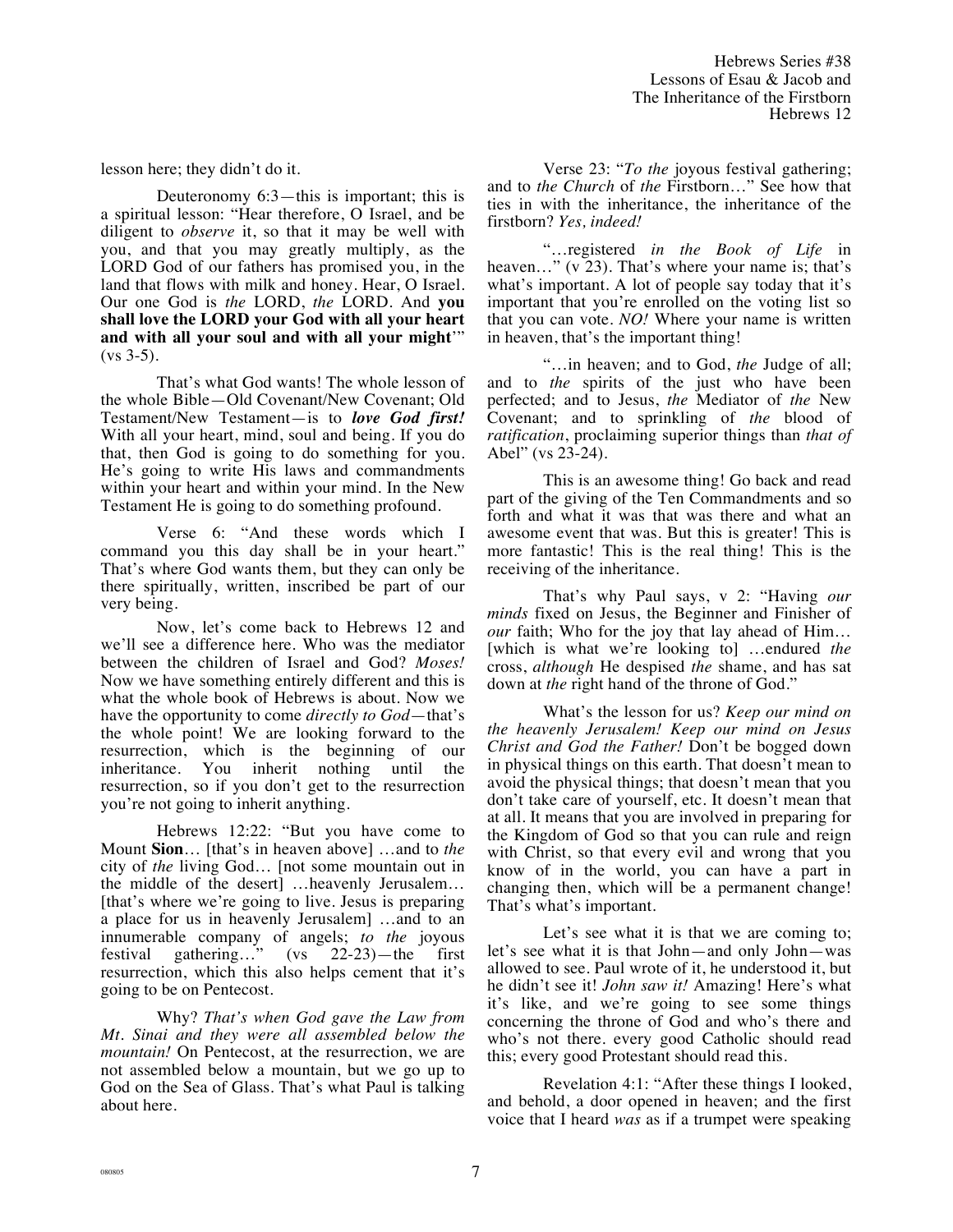with me, saying, 'Come up here, and I will show you *the* things that must take place after these things."

I wonder what John thought when he was given these visions by Christ. I wonder what he thought when he wrote this after he literally saw these things. Paul said that in his visions he didn't know whether he was in the third heaven or not, whether he was actually there or whether it was just in vision. Here John has a clear picture of it, and he's told to write it for us. Why? *So that it can complete what we're reading in Heb. 12!*

Verse 2: "And immediately I was in *the* Spirit; and behold, a throne was set in heaven, and *One was* sitting on the throne. And He Who *was* sitting was in appearance like a jasper stone and a sardius stone; and a rainbow *was* around the throne, like an emerald in its appearance" (vs 2-3). Great, awesome and fantastic beauty! He couldn't describe it in any other way.

Verse 4: "And around the throne *were* twenty-four thrones; and on the thrones I saw twenty-four elders sitting, clothed in white garments; and they had on their heads golden crowns" (vs 2-4).

A lot of people want to know who are the 24 elders. Well, the best we can determine is this: They are special, created beings that assist God in managing the universe. God built the universe to share. He didn't build it just for Himself. He has a heavenly kingdom that He wants us to enter into to share eternal life with us. That's why it's important that we keep our mind focused on this. That's why it's important that we understand what God has called us to.

Verse 5: "And proceeding from the throne were lightnings… [this sounds a little bit like Mt. Sinai] …and thunders and voices; and seven lamps of fire, which are the seven spirits of God, *were* burning before the throne. And before the throne *was* a sea of glass, like crystal. And around the throne and over the throne *were* four living creatures, full of eyes before and behind" (vs 5-6).

I can't imagine this myself, but this is something! Here is the first really complete picture of God's throne and what it's like that has been given to man. John—the one whom Jesus loved was given that privilege. He wrote it down for us. All we can say is that we can read what it is here, but for us to completely understand what it looks like is very difficult. I have to admit that!

"…four living creatures, full of eyes before and behind… [I can't imagine that.] …and the first living creature *was* like a lion, and the second living creature *was* like a bull, and the third living creature had the face of a man, and the fourth living creature *was* like a flying eagle" (vs 6-7). Awesome spirit beings that God has created for His glory and His honor.

Verse 8: "And each of *the* four living creatures had six wings respectively; *and* around and within *they were* full of eyes; and day and night they cease not saying, 'Holy, Holy, Holy, Lord God Almighty, Who was, and Who is, and Who *is* to come.'"

What I want us to understand, brethren, look at the great and fantastic inheritance that God has laid out for us. Think about that! Pray about that! Then look at your problems, your difficulties, your aches and pains, your sufferings, and count it all but nothing! That's what they are! That's why—if you keep your mind fixed on Jesus and come to Him as our High Priest and Mediator, pour out your heart to Him, put everything in God's hands—God is going to take care of it. His inheritance for us is special, *the firstborn!* We don't want to do anything to disqualify that. As we have seen, the Church of the Firstborn and Christ is the Firstborn among *many* brethren. He is coming! This is an awesome sight!

For all good Catholics, notice: Mary is not there! Peter is not there! Paul is not there! *No one is in heaven!* 

John 3—we'll see why John edited this in, and he probably edited this in his final editing when he was canonizing the New Testament—and he wanted to make it absolutely clear to everyone. Did John have a vision of the throne of God and God, and Jesus Christ? *Yes!*

After Jesus told Nicodemus that you have be *born again,* John 3:6: "That which has been born of the flesh is flesh; and that which has been born of the Spirit is spirit." It's really very simple, because the false doctrine of being *born again* when you accept Jesus is nothing but a pagan substitute when you really understand it for the Truth of born again.

Verse 7: "Do not be amazed that I said to you, 'It is necessary for you to be born again.' The wind blows where it wills, and you hear its sound, but you do not know *the place* from which it comes and *the place* to which it goes; so *also* is everyone who has been born of the Spirit." (vs 7-8).

If you run across a so-called, selfproclaimed born again 'Christian' say, 'Fine, walk through the wall, go where you will, disappear so I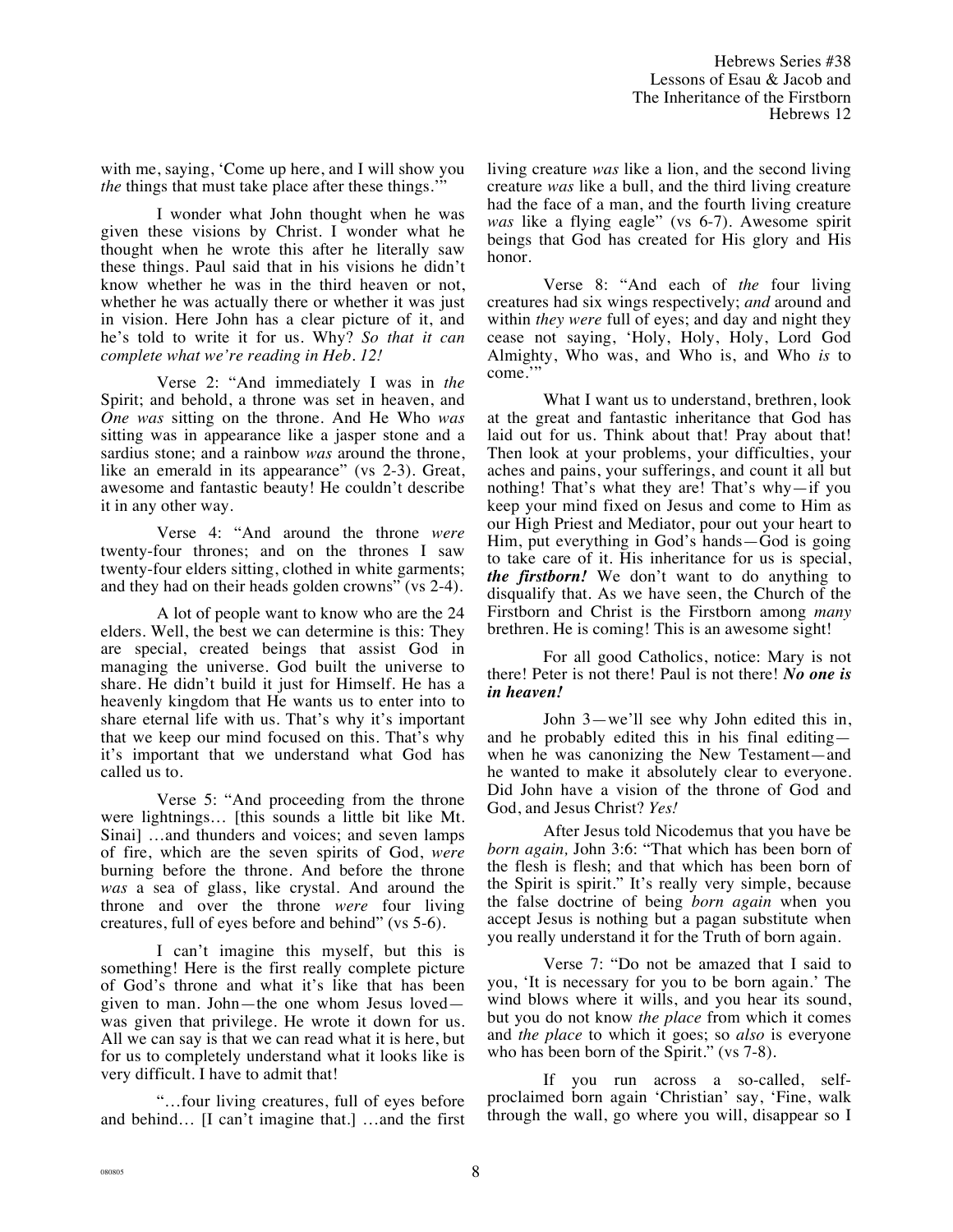can't see you, and then I will believe that you are born again, because this is what you're able to do in relationship to physical things.' *Not so!*

Verse 9: "Nicodemus answered and said to Him, 'How can these things be?' Jesus answered and said to him, 'You are a teacher of Israel, and you do not know these things? Truly, truly I say to you, We… [God the Father through Him speaking, Christ] …speak that which We know, and We testify of that which We have seen; but you do not receive Our testimony. If I have told you earthly things, and you do not believe, how will you believe if I tell you heavenly things? **(And no one has ascended into heaven**…" (vs 9-13)

John wrote this in; this is an editorial insertion at this place to clarify what it means to be born again and to show that no one but Jesus is in heaven. When John saw the vision of the throne of God, none of the saints were there, only Jesus was. This is quite a doctrine against the Catholic doctrine of the bodily assumption of Mary into heaven, which is a blatant lie to lock people into slavery of that ungodly system.

"**(And no one has ascended into heaven except** He Who came down from heaven, *even* the Son of man, Who is in heaven.)" (v 13). John saw Jesus there. *Confirmed statement!* If it were true that all souls go to heaven when people die, then John, in this vision, would have said, 'I saw the souls of all the saints there. I saw Mary, blessed be Mary, worship Mary. After all, I authorize you to do this, because Jesus placed Mary in My charge before He died.' *Interesting!*

Let's look at some other things and all of the angels and so forth. When you come and pray before God, realize that this is *how and to Whom and the place where* your prayers are going—and they are heard! We may have to keep at it in prayer, because Jesus said, 'Ask and you shall receive.' That means keep on asking. When God gives you an answer to your prayer—and it may not be the answer that you want—do not think that God has not answered your prayer, He's just answered it in the way that He decided to do so. That's why in all of our prayers, what do we say? *Your will be done as in heaven, so on earth!* We have come to God on His throne and His being.

You don't need an inside track to God; *you have one! Use it!* Don't close it off and throw it away and reject it. That's the whole message.

Revelation 4:9: "And when the living creatures give glory and honor and thanksgiving to Him Who sits on the throne, Who lives into the ages of eternity, the twenty-four elders fall down before Him Who sits on the throne; and they worship Him Who lives into the ages of eternity, and cast their crowns before the throne, saying, 'Worthy are You, O Lord, to receive glory and honor and power because You did create all things, and for Your will they were created and exist'" (vs 9-11).

Think about this: For all of those of you who get discouraged and down, all of those of you who have a problem and difficulty that you're working on and need to overcome—whatever there is remember this:

- God has called you
- God has given you His Spirit
- God is creating in you His Holy and righteous and perfect character
	- $\checkmark$  so that you can attain to the resurrection
	- $\checkmark$  so that you can be created for
		- $\blacksquare$  His pleasure
		- His will
		- $\blacksquare$  His goodness<br> $\blacksquare$  His love
		- His love
		- " His plan into the ages of eternity

This is what Paul is writing for: to let them know that all the physical things on the earth are like a 'bowl of pottage.' *They're nothing!* The reality that God is going to give you is what God wants you to have. That's what He's going to do. That's what He's going to give. So, if you face every problem, every difficulty, everything that comes along with this perspective; and as you're praying ask God to help you understand and grant you His Spirit, then you can face the problems and difficulties because you have them in the right perspective.

Then you can endure whatever you have to go through because you know that it will be worth it. That's what's important. That's what Paul is saying here. Just like God always does, He inspires us first, then corrects us. Then inspires us again so that when we look at the greatness of what God is giving, that we will not cast it away. That's what He wants us to really understand and get.

Then it shows Christ Who is going to open the seals and so forth. When He took the book, Revelation 5:7: "And He came and took the book out of the right hand of Him Who sits on the throne."

What did Jesus say? *'Only the Father knows the day and the time, the hour!* So, here He gets it from the Father.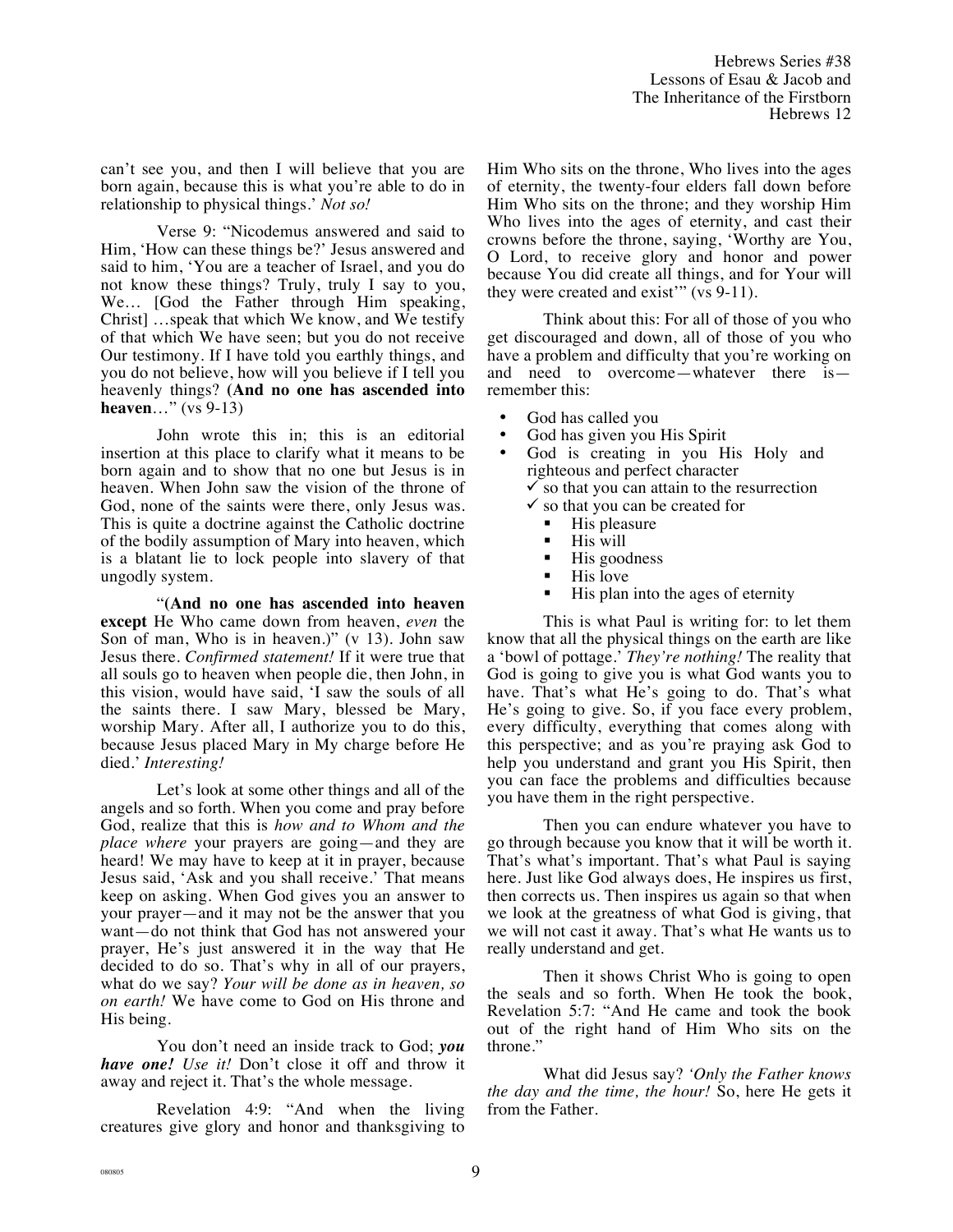Verse 8: "And when He took the book, the four living creatures and the twenty-four elders fell down before the Lamb, each having harps and golden bowls full of incense, which are the prayers of the saints."

There you are, God has other people intervening, helping. Your prayers go to God, God the Father will answer them, He has these other spirit beings who are there to help, to guide, to direct and everything; to carry out! You ask the prayer and Who answers it? *God does!* How does He do it? *Through these other spirit beings!* He'll do it! And Christ in you! This is something! This is amazing!

Verse 9: "And they sang a new song… [the song of the saints] …saying, 'Worthy are You to take the book, and to open its seals because You were slain, and did redeem us to God by Your own blood, out of every tribe and language and people and nation, and did make us unto our God kings and priests; and we shall reign on the earth'" (vs 9-10). Again, the whole purpose of why we're called.

If you're inspired by this, I want you to take this inspiration and the Word of God and I want you to understand how important that it is that you view all of the things in your life from that perspective. That will help you put it in the right frame. Our calling is so great!

If you have the *Messiah,* go to the very last one from which this is taken—*Worthy is the Lamb*, turn it on and let it blast loud. Ask God to help you have this picture that is written here in Rev. 5, and listen to that music. God made and inspired music to uplift us, to give us the feeling, emotion and the impact. I am convinced that God inspired Handel to write the *Messiah.* You read of how he wrote it. He wrote that thing in 30-33 days. He was so fixated on writing it that he had an aide feed him different Scriptures through a hole and give it to him. He would sit down and write the music to go with it, the orchestration and the words, the singing and the solos and put this all together. We have it preserved today so we can have it on a little disc and put it into a little machine and to have that inspiration come out to us.

Verse 11: "And I saw and I heard *the* voices of many angels around the throne, and *the voices* of the living creatures and the elders, and thousands of thousands… [those are the angels] …saying with a loud voice, 'Worthy is the Lamb Who was slain to receive power, and riches, and wisdom, and strength, and honor, and glory and blessing'" (vs 11-12) *which He is going to share with us!* Think on that!

Our calling to eternal life is so fantastic and it is so great and so awesome that there is *nothing* in this world that can compare. There is *nothing* for which we would give up on God!

Verse 13: "And every creature that is in heaven, and on the earth…" Remember, it says in Rom. 8 that the 'whole creation is groaning till now, waiting for the manifestation of the sons of God.' Yes, here it is right here!

"…and under the earth, and those that are on the sea, and all the things in them, I heard saying, 'To Him Who sits on the throne, and to the Lamb, *be* blessing, and honor, and glory, and sovereignty into the ages of eternity.' And the four living creatures said, 'Amen.'...." (vs 13-14).

What a song that would be to hear all those angels singing and the power and the magnitude of it. John saw this and wrote it so that we, with God's Spirit, can share in it and understand it and see the hope of our calling and see the very reason why we're here.

"…And the twenty-four elders fell down and worshiped *Him Who* lives into the ages of eternity" (vs 14).

You know it's the ages of eternity that God wants to share with us, that God has a place for us, and that is why God has called us. This is what God's people need to know so that they can be inspired to love and serve God and not get all cranked down in causes or carnal things or false doctrines, power and authority. But *that they can truly love God with all their heart, mind, soul and being.* That's where everything is.

All Scriptures from *The Holy Bible in Its Original Order, A Faithful Version* 

Scriptural References:

- 1) Hebrews 12:12-17
- 2) Genesis 25:19-34
- 3) Genesis 26:1-5
- 4) Genesis 27:34-41
- 5) Hebrews 12:16-17
- 6) Deuteronomy 1:26-45
- 7) Hebrews 12:18-21
- 8) Deuteronomy 5:28-29
- 9) Deuteronomy 6:3-6
- 10) Hebrews 12:22-24, 2
- 11) Revelation 4:1-8
- 12) John 3:6-13
- 13) Revelation 4:9-11
- 14) Revelation 5:7-14